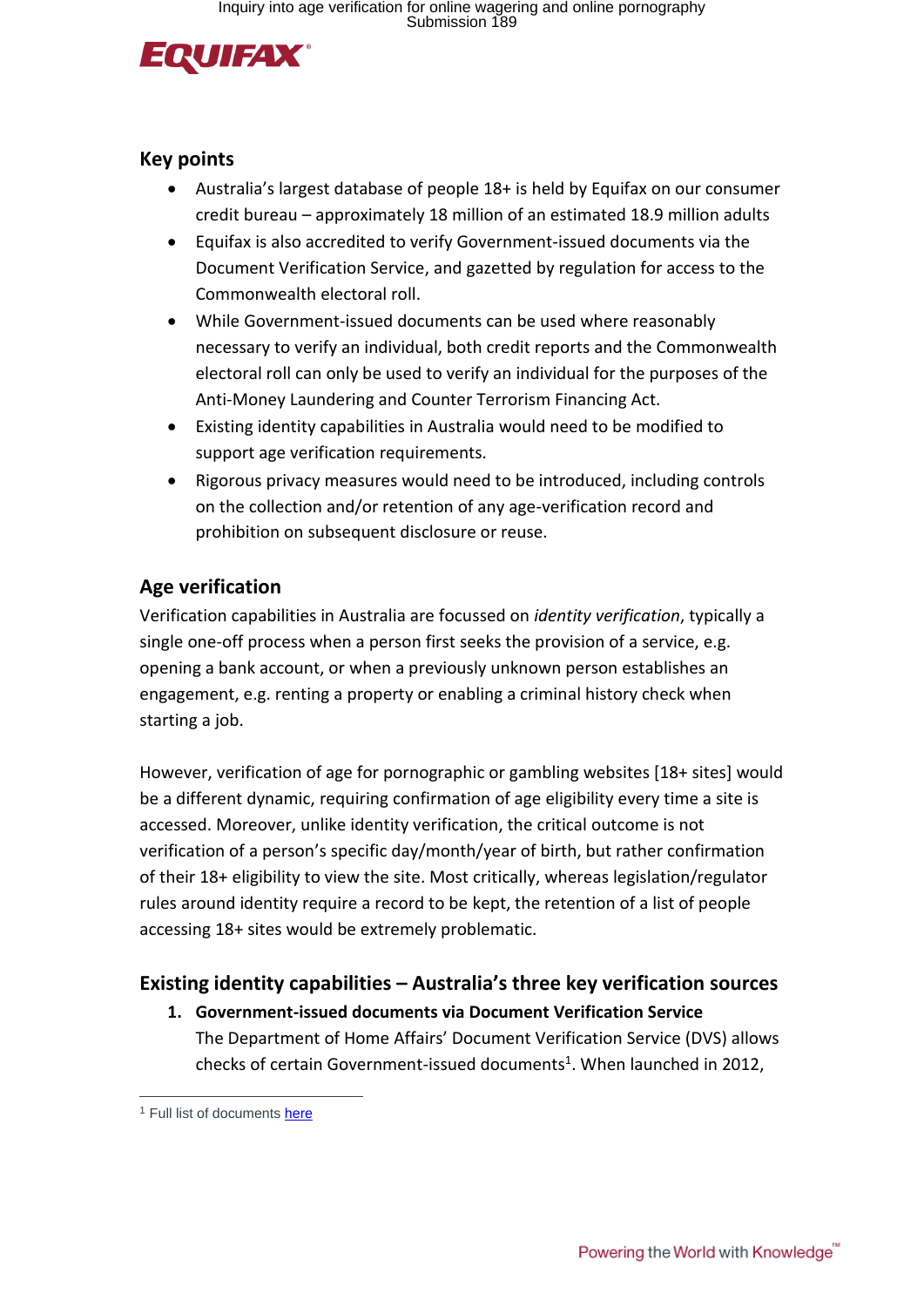the DVS initially only permitted checks where Commonwealth law required identity verification; subsequently this was broadened to allow checks by any business having a reasonably necessary need to verify an individual.

A match on the DVS is not indicative of being 18+; both drivers licence (~75% of the population) and passports (57.4% of citizens) can be held by a person under 18 years of age. Access to the DVS is via accredited entities, including Equifax.

#### **2. Commonwealth electoral roll**

The Commonwealth electoral roll can be used to verify identity for the purpose of meeting the Anti Money Laundering and Counter Terrorism Financing Act [AML-CTF]. Use of the roll for any other identity verification purpose is not permitted. Access is via entities gazetted under regulations of the Commonwealth Electoral Act 1918, including Equifax since August 2007<sup>2</sup>.

There are 16,486,185 names of people over 18 on the roll. Matching on the electoral roll is therefore indicative of an eligible person.

#### **3. Credit reporting information**

Credit reports can be used for identity verification; however, as with the electoral roll, credit reporting information can only be used for identity checks required by the AML-CTF Act, and further, the process must be in the manner prescribed by the Attorney-General's department.

Equifax holds > 18 million names; only people 18+ can be retained on the consumer credit bureau and therefore matching, as with the electoral roll, is indicative of an eligible person.

### **Privacy**

 $\overline{a}$ 

While our submission is to inform the Committee about aspects of Terms of reference 6 (a), strong privacy controls will be critical, and the following are some preliminary high-level points requiring further consideration:

<sup>2</sup> Election and Referendum Regulations 1940 27/8/07 <https://www.legislation.gov.au/Details/F2007C00619>